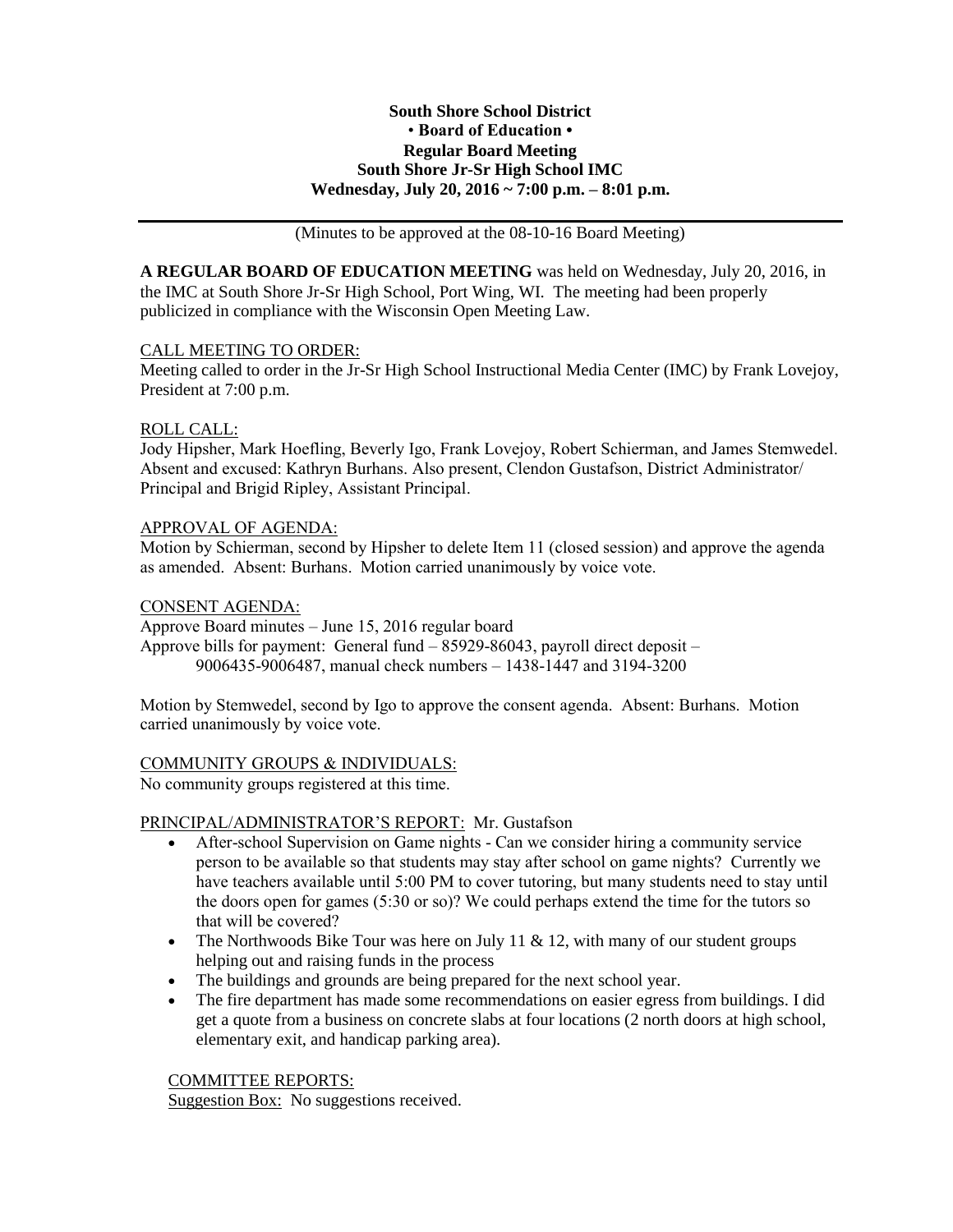## UNFINISHED BUSINESS:

Purchase of library furniture:

Motion by Schierman, second by Stemwedel to tabled purchase of tables in the library and reevaluate in July 2017. Absent: Burhans. Motion carried unanimously by voice vote.

# Policies –  $2<sup>nd</sup>$  Reading

- 110 Educational Philosophy
- 112 Public Nondiscrimination
- 363.2 Internet Safety and Acceptable Use
- 411 Equal Educational Opportunities
- 420 School Admissions
- 421-Rule Guidelines for Early Admissions
- 440 Student Rights and Responsibilities
- 453.5 Classroom Observation
- 460 Student Awards and Scholarships
- 511 Equal Opportunity Employment
- 871 Handling Complaints About Instructional Materials

Motion by Schierman, second by Hipsher to approve the following policies: 110 Educational Philosophy, 112 Public Nondiscrimination, 363.2 Internet Safety and Acceptable Use, 411 Equal Educational Opportunitie, 420 School Admissions, 421-Rule Guidelines for Early Admissions, 440 Student Rights and Responsibilities, 453.5 Classroom Observation, 460, Student Awards and Scholarships, 511 Equal Opportunity Employment, 871 Handling Complaints About Instructional Materials as presented. Absent: Burhans. Motion carried unanimously by voice vote.

### NEW BUSINESS:

Suggestion box ideas: No suggestions received.

### Donation of boat and slip:

Motion by Schierman, second by Hipsher to table this item until more information is obtained. Absent: Burhans. Motion carried unanimously by voice vote.

Academic standards for English/Language Arts, mathematics, science and social studies:

Motion by Igo, second by Burhans to adopt the Common Core Standards for English/Language Arts and math and the Wisconsin Model Academic Standards for science and social studies. Absent: Burhans. Motion carried unanimously by voice vote.

Review Board goals:

Working on improving communication and improving the website.

### Propane bid:

Motion by Hoefling, second by Stemwedel to accept Midland Services, Inc. bid of \$.82 per gallon. Absent: Burhans. Motion carried unanimously by voice vote.

# Milk bid:

Motion by Igo, second by Schierman to accept Up North FoodService, LLC/Pure Dairy milk bid of \$.245 per carton with the escalator clause for the 2016-17 school year. Absent: Burhans. Motion carried unanimously by voice vote.